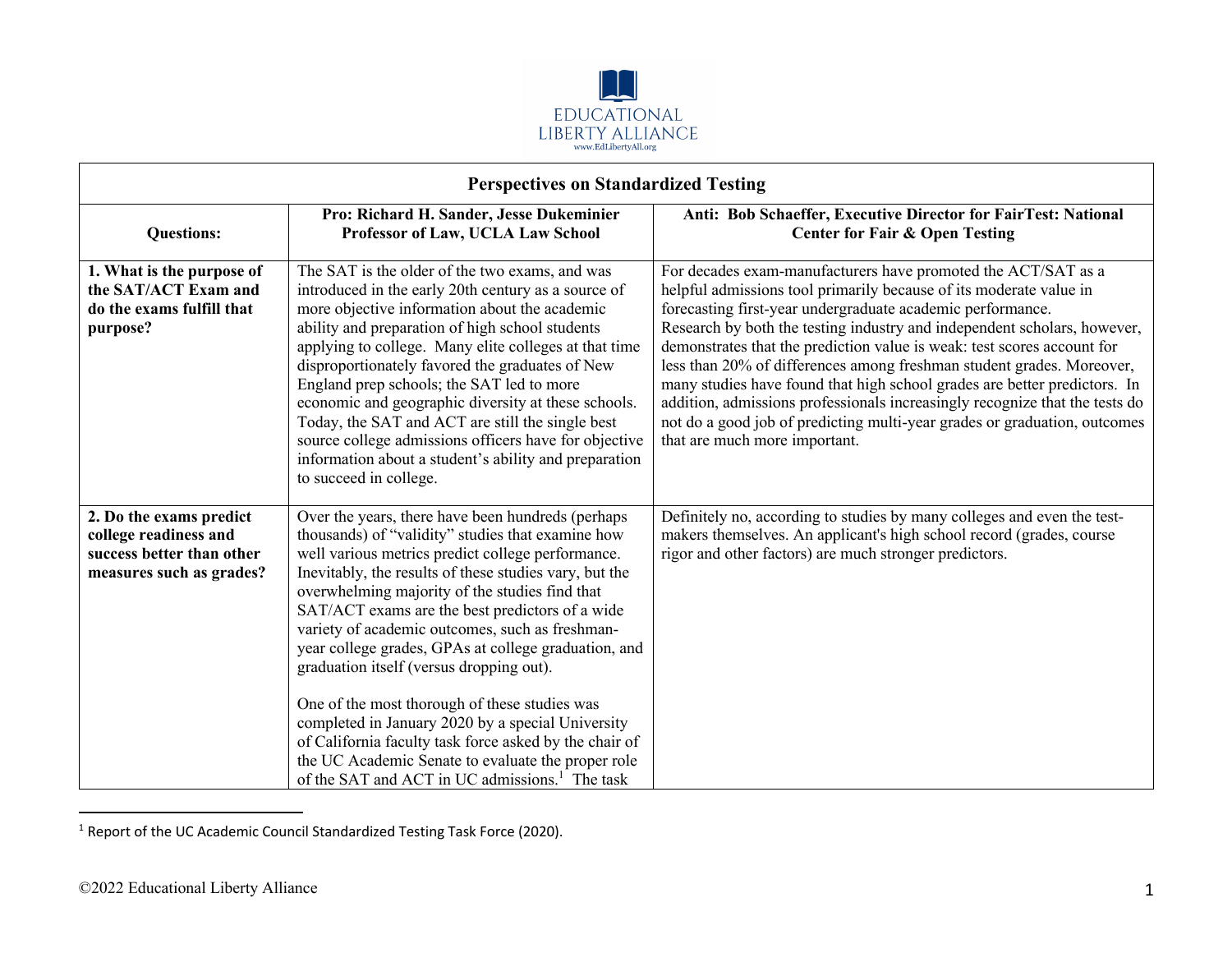

| force was diverse both in its ideological makeup and     |  |
|----------------------------------------------------------|--|
| in the disciplines of its members, but it unanimously    |  |
| agreed on many basic factual findings about              |  |
| standardized testing. For example, in examining          |  |
| outcomes for nearly one hundred thousand UC              |  |
| students, it found a correlation of SAT and first-year   |  |
| college grades of .46, higher than the correlation       |  |
| between high school grades and first-year college        |  |
| grades (.39). Students with low SATs had a 35%           |  |
| attrition rate after one year at UC; students with high  |  |
| SATs had only a 3% attrition rate. <sup>2</sup>          |  |
|                                                          |  |
| A .46 correlation is substantial, but it's important to  |  |
| note that this understates the actual predictive utility |  |
| of the exam, because of the "restriction of range"       |  |
| problem. Since colleges generally use the SAT to         |  |
| select students, the students at a given campus tend     |  |
| to have relatively similar SAT scores, which then        |  |
| reduces its utility in predicting outcomes among that    |  |
| group of students. When one adjusts for this issue,      |  |
| SAT/ACT correlations with college grades are             |  |
| significantly higher. When one also uses test scores     |  |
| to predict, not all college freshman GPAs (since         |  |
| college freshmen take widely varying mixes of            |  |
| classes), but GPAs of freshmen taking a common set       |  |
| of courses, the correlation rises to about $.683$        |  |
|                                                          |  |
| Of course, the fact that SAT/ACT scores generally        |  |
| predict college performance better than high school      |  |
| grades is not (at all) a reason to ignore high school    |  |

<sup>2</sup> *Id*. at 21.

<sup>3</sup> Paul Sackett and Nathan Kuncel, Eight Myths About Standardized Testing, chapter one of Buckley et al, *Measuring Success: Testing, Grades and the Future of College Admissions* (Johns Hopkins, 2018), p.17. Sackett and Kuncel also provide extensive evidence about the high correlations between test scores and longer-term achievements of students beyond college.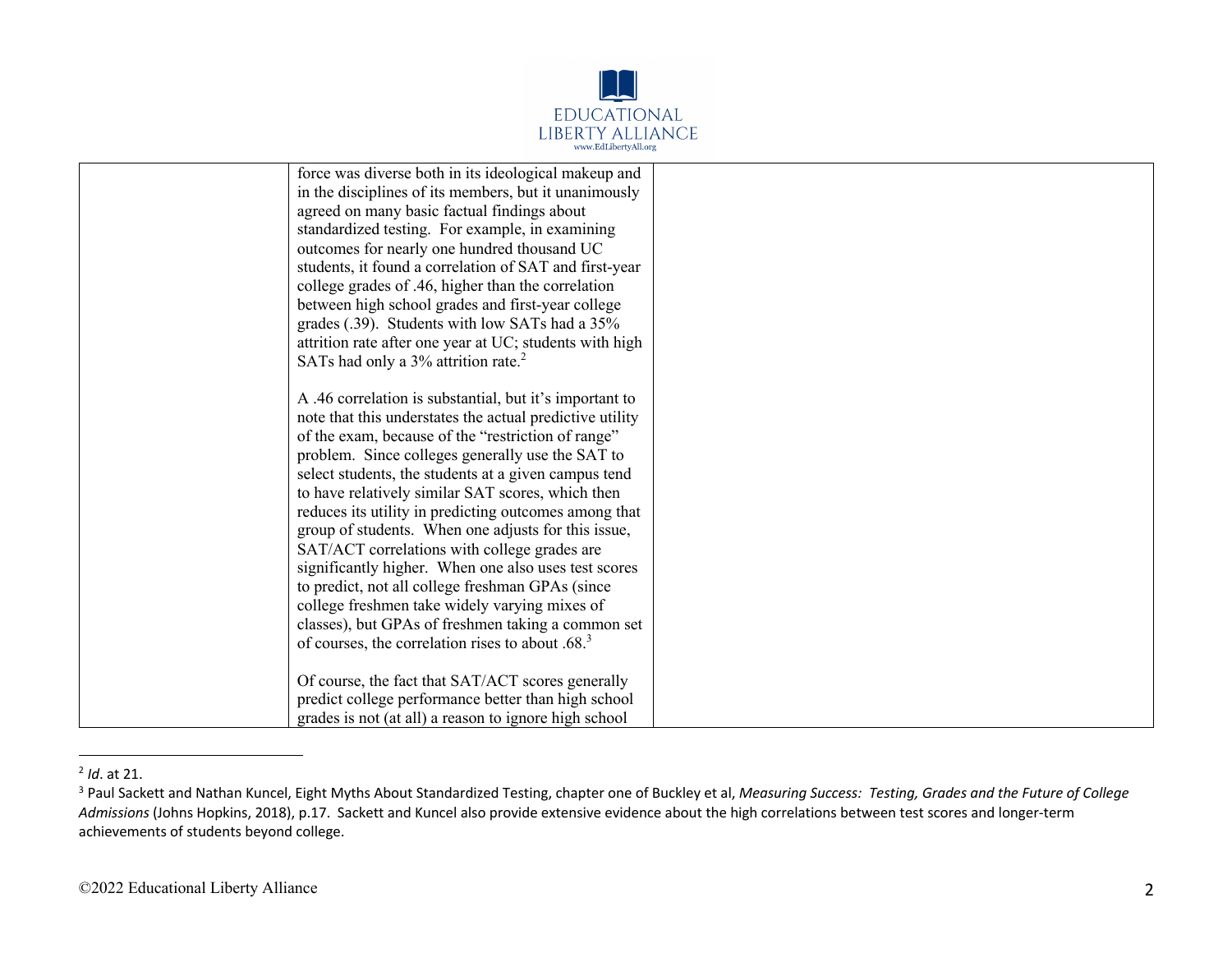

|                                                                                                            | grades. Admissions officers should (and generally<br>do) use all types of information that help predict<br>performance. Indexes that combine test scores and<br>grades predict performance better than either scores<br>or grades in isolation.                                                                                                                                                                                                                                                                                                                                                                                                                                                                                                                                          |                                                                                                                                                                                                                                                                                                                                |
|------------------------------------------------------------------------------------------------------------|------------------------------------------------------------------------------------------------------------------------------------------------------------------------------------------------------------------------------------------------------------------------------------------------------------------------------------------------------------------------------------------------------------------------------------------------------------------------------------------------------------------------------------------------------------------------------------------------------------------------------------------------------------------------------------------------------------------------------------------------------------------------------------------|--------------------------------------------------------------------------------------------------------------------------------------------------------------------------------------------------------------------------------------------------------------------------------------------------------------------------------|
| 3. What factors lead to a<br>student having a high<br>score?                                               | High scores reflect both strong academic preparation<br>and cognitive ability, and each of these is influenced<br>by an enormous array of factors. The quality of<br>one's elementary and secondary education is<br>important, but so are many personality and<br>environmental factors - how much is a given<br>teenager (and the teenager's friends) interested in<br>academic subjects and books? What is he or she<br>passionate about? The early childhood environment<br>is also very influential in shaping later academic<br>outcomes: how many books young children are<br>exposed to; how many different words their parents<br>use; even how many hours a day a television is on in<br>a child's home, and whether the child was born<br>prematurely or with low birthweight. | Admissions exam scores reflect many factors, including a student's<br>learning opportunities, test-taking skills, and -- to some extent --<br>academic training. Affluent parents can buy their children the test-prep<br>equivalent of steroids, which boost their scores without necessarily<br>making them better students. |
| 4. Can a candidate<br>materially improve one's<br>score in a short period of<br>time through prep courses? | The benefits of prep courses are quite modest.<br>Naturally, the companies that offer prep courses<br>make extravagant claims about their benefits, and of<br>course an occasional student who bombs the SAT<br>will take a prep course and then get a much higher<br>score. But the careful, independent studies of this<br>question that are based on large samples consistently<br>find only small average improvements. A meta-<br>analysis by D.C. Briggs, for the National<br>Association of College Admissions Counselors, <sup>4</sup><br>found that test-prep courses produced, on average, a<br>15-20 point improvement in SAT math scores, and<br>an 8-10 point improvement on SAT verbal scores -                                                                            | As the test-makers themselves now admit, good coaching courses can<br>raise SAT scores by 150 points or more and ACT scores by several<br>points. Sponsors of both exams point students to test-prep companies<br>with whom they are affiliated.                                                                               |

<sup>4</sup> Briggs, D.C., *Preparation for College Admissions Exams* (published by the National Association of College Admisssions Counselors).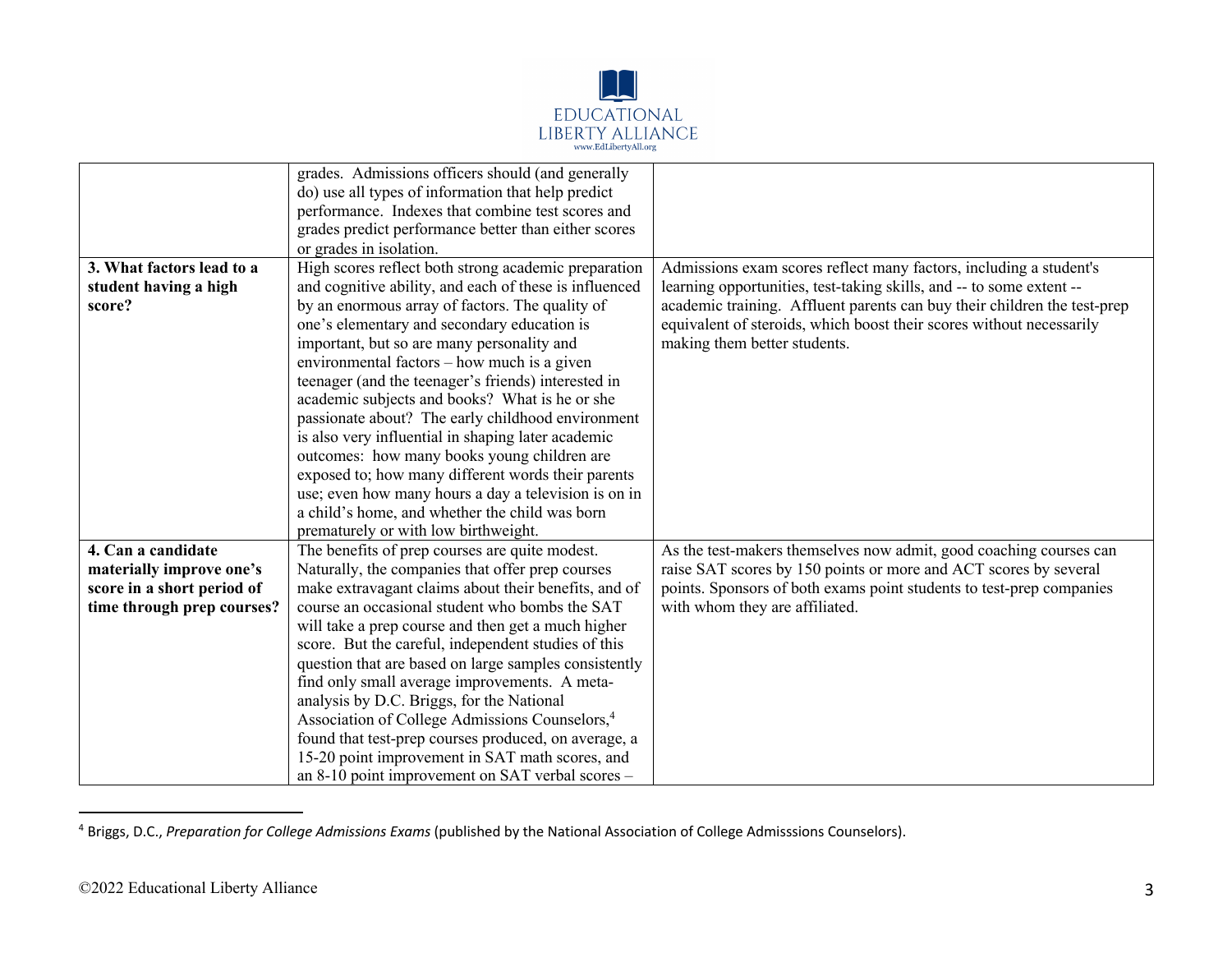

|                            | very small gains that would have only a marginal<br>effect on student admissions chances. An<br>exceptionally careful study by Connally, Sackett,<br>and Waters found that students taking test prep<br>courses gained 14-15 points on their SAT math<br>score (relative to their PSAT score), and 4-10 points<br>on the SAT verbal. <sup>5</sup>                                                                                                                                                                                                                                                                                                                                                                                                                                                                                                                                        |                                                                      |
|----------------------------|------------------------------------------------------------------------------------------------------------------------------------------------------------------------------------------------------------------------------------------------------------------------------------------------------------------------------------------------------------------------------------------------------------------------------------------------------------------------------------------------------------------------------------------------------------------------------------------------------------------------------------------------------------------------------------------------------------------------------------------------------------------------------------------------------------------------------------------------------------------------------------------|----------------------------------------------------------------------|
| 5. Are low-income students | It is certainly true that low-income students, on                                                                                                                                                                                                                                                                                                                                                                                                                                                                                                                                                                                                                                                                                                                                                                                                                                        | There is a strong correlation between ACT/SAT scores and measures of |
| at a disadvantage with     | average, have lower SAT/ACT scores than high-                                                                                                                                                                                                                                                                                                                                                                                                                                                                                                                                                                                                                                                                                                                                                                                                                                            | socio-economic status, including family income, wealth and parental  |
| respect to the exams?      | income students, but this does not mean that these                                                                                                                                                                                                                                                                                                                                                                                                                                                                                                                                                                                                                                                                                                                                                                                                                                       | education.                                                           |
|                            | tests "disadvantage" or "discriminate against" them.<br>To understand this issue, one needs to keep three                                                                                                                                                                                                                                                                                                                                                                                                                                                                                                                                                                                                                                                                                                                                                                                |                                                                      |
|                            | points in mind.                                                                                                                                                                                                                                                                                                                                                                                                                                                                                                                                                                                                                                                                                                                                                                                                                                                                          |                                                                      |
|                            | First, the correlation between income (or, more<br>broadly, socioeconomic status) and SAT scores is<br>quite low – between about .15 and .20. There is<br>substantially more variation in SAT scores within<br>any socioeconomic group than between groups.<br>Microdata from the College Board shows that in<br>2012, for example, 35% of students with low SES<br>(socio-economic status) had combined verbal and<br>math scores of over 1000, while 35% of students<br>with high SES had combined verbal and math scores<br>below 1000. In other words, there are vast numbers<br>of high-scoring, low-income students, and vast<br>numbers of low-scoring, high-income students.<br>Second, SAT/ACT scores predict college<br>performance as well for low-income students as for<br>high-income students. For example, in the<br>sophisticated UC study cited above, the correlation |                                                                      |

<sup>5</sup> Connally, Sackett, and Waters, "Balancing treatment and control groups in quasi-experiments: An introduction to propensity scoring," 66 *Personnel Psychology* 407 (2013).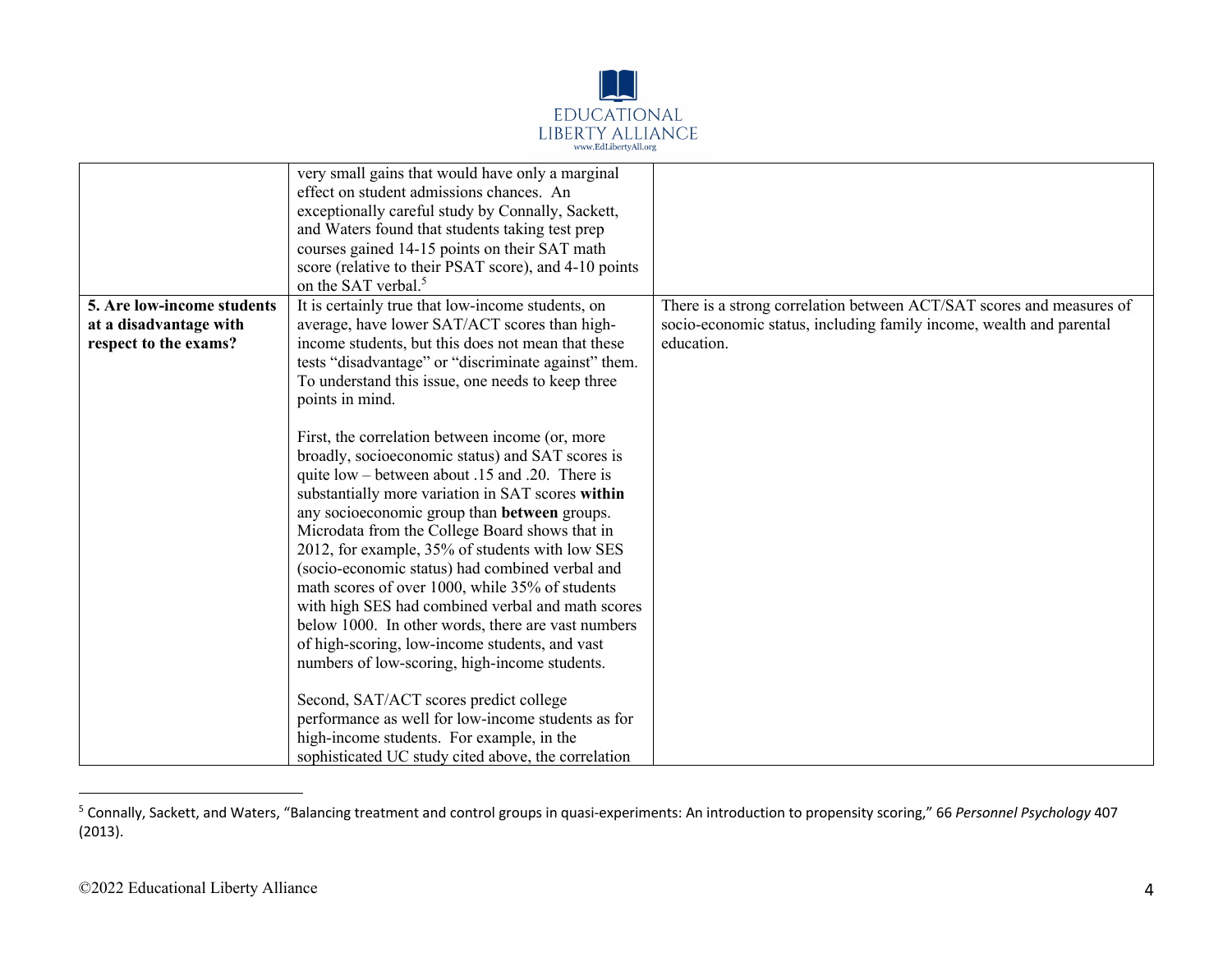

|                                               | of SAT scores and freshman grades was .41 for<br>students with family incomes under \$30,000, and .35<br>for students with family incomes over $$120,000$ . <sup>6</sup><br>Third, and most importantly, SAT/ACT scores do |                                                                                    |
|-----------------------------------------------|----------------------------------------------------------------------------------------------------------------------------------------------------------------------------------------------------------------------------|------------------------------------------------------------------------------------|
|                                               | not underpredict college success for low-income                                                                                                                                                                            |                                                                                    |
|                                               | students. If low-income students were getting better                                                                                                                                                                       |                                                                                    |
|                                               | college grades, or having higher graduation rates,                                                                                                                                                                         |                                                                                    |
|                                               | than high-income students with similar scores, then<br>that would be evidence that the tests were not                                                                                                                      |                                                                                    |
|                                               | adequately capturing their actual level of academic                                                                                                                                                                        |                                                                                    |
|                                               | preparation. But there is no evidence of such                                                                                                                                                                              |                                                                                    |
|                                               | underprediction; if anything, the SAT/ACT scores                                                                                                                                                                           |                                                                                    |
|                                               | slightly overpredict low-income students' college                                                                                                                                                                          |                                                                                    |
|                                               | success (but this is a very slight effect).                                                                                                                                                                                |                                                                                    |
| 6. Are racial minorities,                     | My answer to question 5 largely applies here, too.                                                                                                                                                                         | In general, yes. African-American, Latino, Native American and recent              |
| irrespective of income, at a<br>disadvantage? | The SAT and ACT do not disadvantage or<br>discriminate against minorities, because they do not                                                                                                                             | Asian immigrant groups score significantly lower than their white<br>counterparts. |
|                                               | underpredict minority performance in college, and                                                                                                                                                                          |                                                                                    |
|                                               | the relationship between test scores and college                                                                                                                                                                           |                                                                                    |
|                                               | outcomes (graduation, grades, etc.) is as strong or                                                                                                                                                                        |                                                                                    |
|                                               | stronger for Blacks and Hispanics as it is for Whites                                                                                                                                                                      |                                                                                    |
|                                               | and Asian-Americans.                                                                                                                                                                                                       |                                                                                    |
|                                               | There is a very large racial test score gap, but it                                                                                                                                                                        |                                                                                    |
|                                               | accurately reflects very serious differences in the                                                                                                                                                                        |                                                                                    |
|                                               | average performance of students of different races in                                                                                                                                                                      |                                                                                    |
|                                               | high school. The U.S. Department of Education                                                                                                                                                                              |                                                                                    |
|                                               | undertakes large, intensive, and careful studies each                                                                                                                                                                      |                                                                                    |
|                                               | year of academic achievement for tens of thousands                                                                                                                                                                         |                                                                                    |
|                                               | of K-12 students. This National Assessment of                                                                                                                                                                              |                                                                                    |
|                                               | Educational Performance (NAEP) finds that Black                                                                                                                                                                            |                                                                                    |
|                                               | high school students, on average, lag four years                                                                                                                                                                           |                                                                                    |

<sup>6</sup> See *supra* note 1, at 21.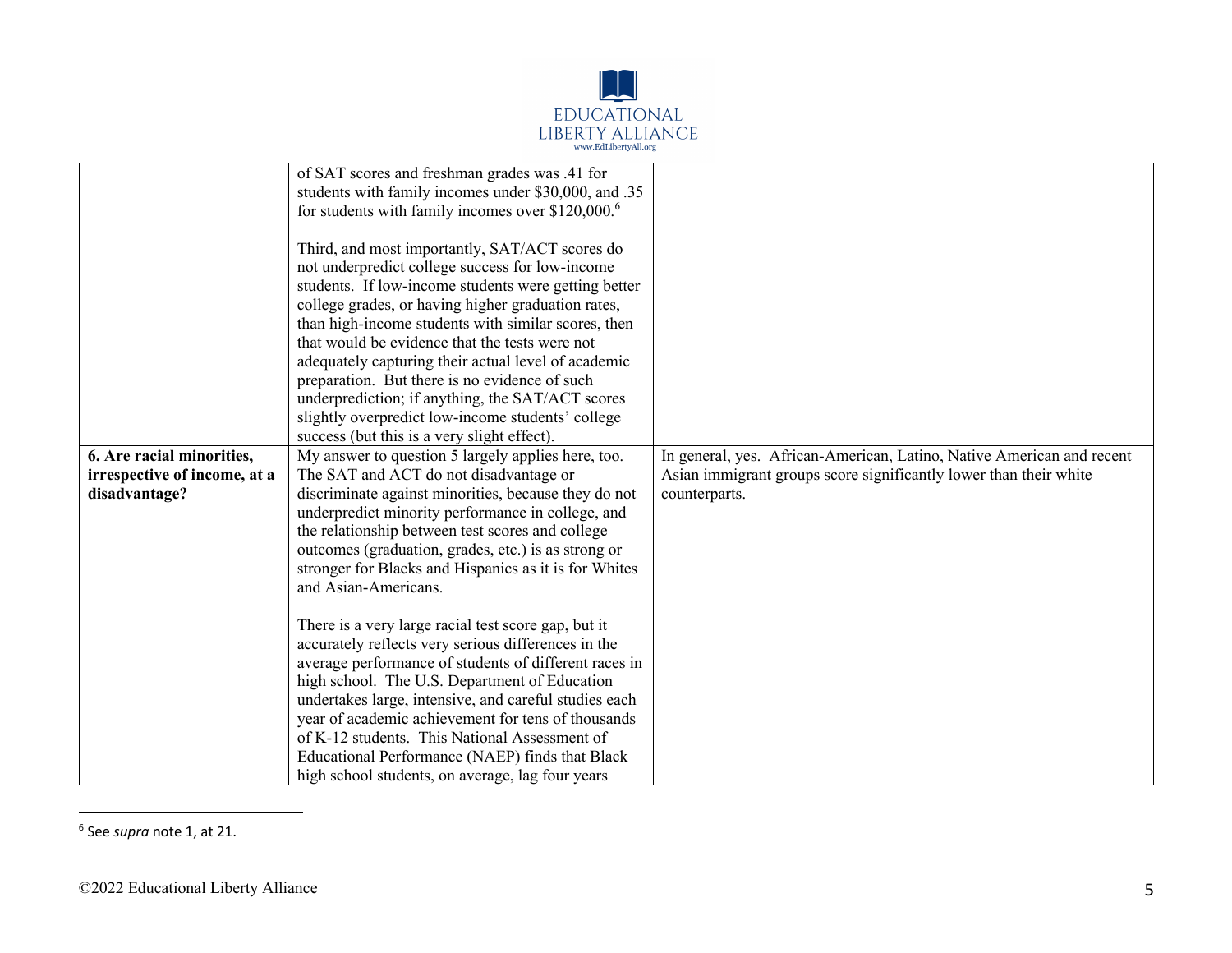

|                                                | behind White high school students in academic<br>achievement. Hispanic students, on average, lag<br>two-to-three years behind Anglo (non-Hispanic<br>white) students. <sup>7</sup> The reasons for these gaps are not<br>"race" per se, but differences in schooling,<br>neighborhood environment, parenting practices, and<br>socioeconomic status that each correlate to some<br>degree with race. <sup>8</sup> |                                                                                                                                                 |
|------------------------------------------------|-------------------------------------------------------------------------------------------------------------------------------------------------------------------------------------------------------------------------------------------------------------------------------------------------------------------------------------------------------------------------------------------------------------------|-------------------------------------------------------------------------------------------------------------------------------------------------|
| 7. Should the score be                         | Indexing SAT/ACT scores is a bad idea because, as                                                                                                                                                                                                                                                                                                                                                                 | Applying an arbitrary correction to flawed test scores would not                                                                                |
| indexed for family income<br>or other factors? | noted above, the scores are unbiased predictors of<br>college performance. If admissions officers wish to                                                                                                                                                                                                                                                                                                         | magically transform them into better predictors of undergraduate<br>success. The truth is that ACT/SAT results are not needed to make           |
|                                                | give special consideration (as I think they should) to                                                                                                                                                                                                                                                                                                                                                            | accurate and fair admissions decisions.                                                                                                         |
|                                                | someone's socioeconomic background, they should                                                                                                                                                                                                                                                                                                                                                                   |                                                                                                                                                 |
|                                                | be transparent about this, and not hide the preference                                                                                                                                                                                                                                                                                                                                                            |                                                                                                                                                 |
|                                                | in "SES-normed" scores. They should also monitor<br>the use of preferences carefully to avoid setting                                                                                                                                                                                                                                                                                                             |                                                                                                                                                 |
|                                                | students up for failure by placing them in academic                                                                                                                                                                                                                                                                                                                                                               |                                                                                                                                                 |
|                                                | environments where they will have difficulty                                                                                                                                                                                                                                                                                                                                                                      |                                                                                                                                                 |
|                                                | competing.                                                                                                                                                                                                                                                                                                                                                                                                        |                                                                                                                                                 |
| 8. A Why have so many                          | There seem to be two reasons. Some smaller                                                                                                                                                                                                                                                                                                                                                                        | Even before the pandemic, 1,070 accredited bachelor-degree granting                                                                             |
| schools gone SAT/ACT                           | schools – often schools that were struggling                                                                                                                                                                                                                                                                                                                                                                      | institutions (46% of all such schools) had ACT/SAT optional                                                                                     |
| optional or SAT/ACT-<br>blind (excluding the   | financially – started this trend because they felt it<br>gave them a competitive edge, and would attract                                                                                                                                                                                                                                                                                                          | policies. Another 700 schools joined them in 2021 when COVID shut<br>down many testing centers. Colleges and universities that eliminated test- |
| temporary COVID                                | students who had high grades but low test scores.                                                                                                                                                                                                                                                                                                                                                                 | score requirements generally saw more applicants, better academically                                                                           |
| impact)?                                       |                                                                                                                                                                                                                                                                                                                                                                                                                   | qualified applicants and more diversity of all types.                                                                                           |
|                                                | More recently, many larger schools have taken this                                                                                                                                                                                                                                                                                                                                                                |                                                                                                                                                 |
|                                                | route because they want to appease "progressive"                                                                                                                                                                                                                                                                                                                                                                  |                                                                                                                                                 |
|                                                | and "woke" forces in the media, among students,                                                                                                                                                                                                                                                                                                                                                                   |                                                                                                                                                 |
|                                                | and in other constituencies. The UC Regents, for<br>example, ignored the careful, accurate, 200-page                                                                                                                                                                                                                                                                                                              |                                                                                                                                                 |
|                                                |                                                                                                                                                                                                                                                                                                                                                                                                                   |                                                                                                                                                 |

<sup>7</sup> See National Assessment of Educational Progress, *Trends in Academic Progress: 2012*, pp. 17-18. More recent data is available at NAEP's website,

https://nces.ed.gov/nationsreportcard/ ; the patterns have not changed much since 2012, but the 2012 report is particularly helpful in reporting the results clearly. <sup>8</sup> Roland Fryer and Steven Levitt, "Understanding the Black-White Test Score Gap in the First Two Years of School," The Review of Economics and Statistics, May 2004, pp. 447-464.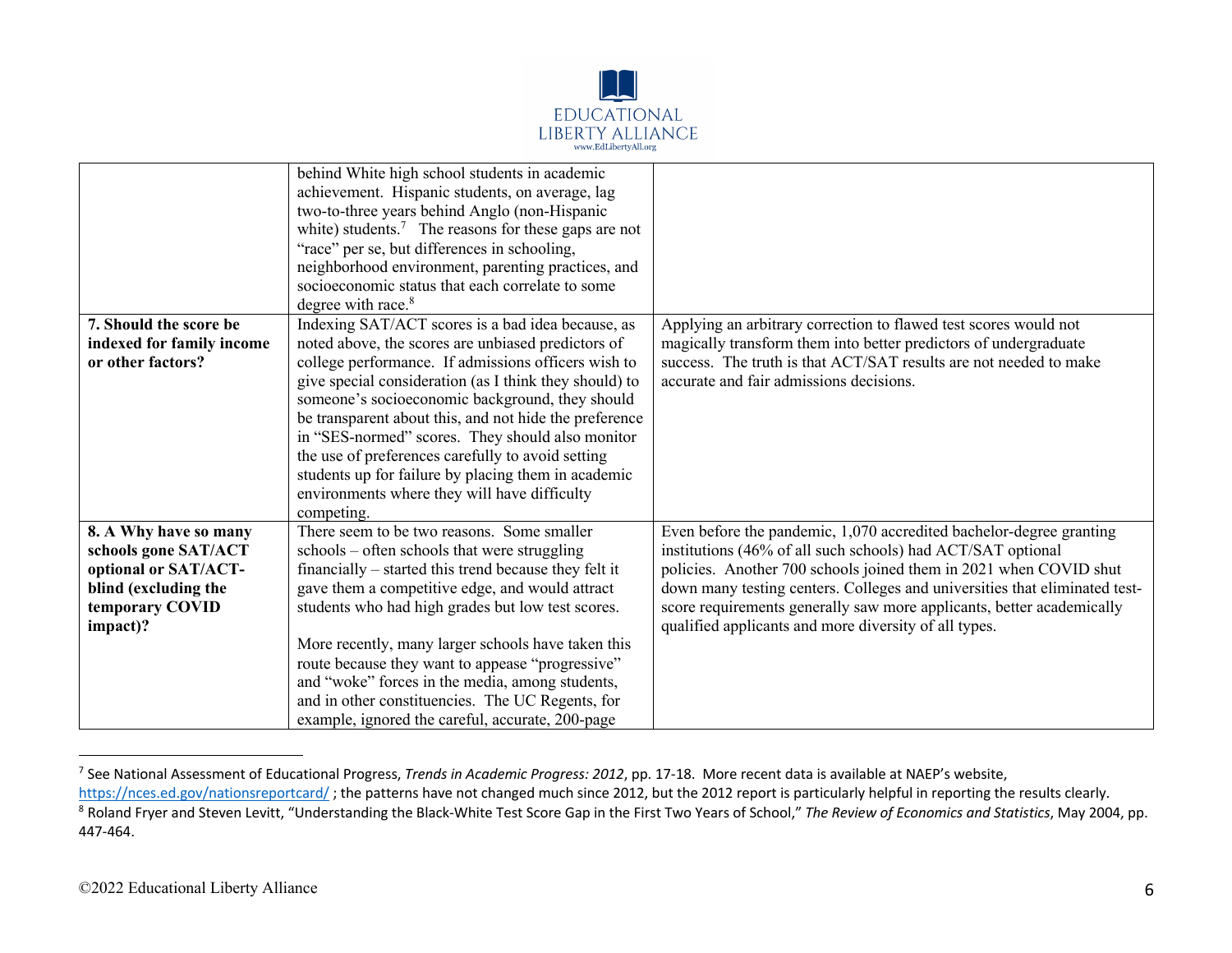

|                             | report prepared by UC's faculty task force, and                 |                                                                              |
|-----------------------------|-----------------------------------------------------------------|------------------------------------------------------------------------------|
|                             | eliminated use of the SAT on politically-motivated,             |                                                                              |
|                             | fact-free grounds. There are, unfortunately, many               |                                                                              |
|                             | demagogues who make utterly false claims about                  |                                                                              |
|                             | racial bias in standardized tests – people who seem             |                                                                              |
|                             | to believe that if one gets rid of the evidence about           |                                                                              |
|                             | racial differences in academic preparation, those               |                                                                              |
|                             | differences will no longer matter.                              |                                                                              |
| 9. Will it be more          | Yes, of course. In fact, the predictive power of high           | No -- admissions offices have quickly adjusted to the new normal of test-    |
| challenging for admissions  | school grades has declined in recent years, <sup>9</sup> and    | optional admissions. They recognize that there is more than sufficient       |
| officers to differentiate   | experts believe that the utility of high school grades          | information about an applicant's academic potential in other parts of her    |
| among students without an   | is in jeopardy from continuing grade inflation in               | file to make high quality admissions decisions. Many also know that          |
| objective marker (i.e.,     | high schools. <sup>10</sup> As more colleges dispense with test | ACT/SAT scores are not "objective" -- except for scoring-by-machine, all     |
| given high schools have     | scores, the importance of grades – and the pressure             | parts of the testing process involve subjective human decision from          |
| varying levels of academic  | from students and parents for more grade inflation -            | choosing which topics are covered, to writing questions, to designing        |
| rigor and grade inflation)? | will only increase. Admissions officers may then                | both correct and wrong answers, to determining how scores are                |
|                             | tend to place more emphasis on things like letters of           | tabulated. Despite the differences among high schools in course content      |
|                             | recommendation and personal essays, where affluent              | and grading, grades remain better predictors than test scores.               |
|                             | students really do have an unfair advantage.                    |                                                                              |
| 10. What are the risks of   | What we are really talking about is making college              | A major risk is that a few institutions might try to substitute other biased |
| removing the exams from     | admissions more random and arbitrary, and less                  | or otherwise flawed measures, such as the number of Advanced                 |
| admissions considerations?  | connected to student levels of academic                         | Placement courses an applicant has taken, for ACT/SAT                        |
|                             | achievement. There are three risks here.                        | results. However, the 50-year track record of test-optional admissions at    |
|                             |                                                                 | institutions such as Bowdoin and Bates indicates that responsible            |
|                             | First: when we disregard the information in high                | admissions officers can avoid these potential pitfalls.                      |
|                             | test scores, we reduce the ability of colleges to               |                                                                              |
|                             | gather together a class of high-achieving students.             |                                                                              |
|                             | Concentrations of talent spur students on to                    |                                                                              |
|                             | excellence, and lead to extraordinary                           |                                                                              |
|                             | accomplishments that benefit the students, the                  |                                                                              |
|                             | academic environment of universities, and the larger            |                                                                              |
|                             | society.                                                        |                                                                              |

<sup>&</sup>lt;sup>9</sup> UC study, supra note 1, at 19.

<sup>10</sup> Sackett and Kuncel, *supra* note 3, at 25.